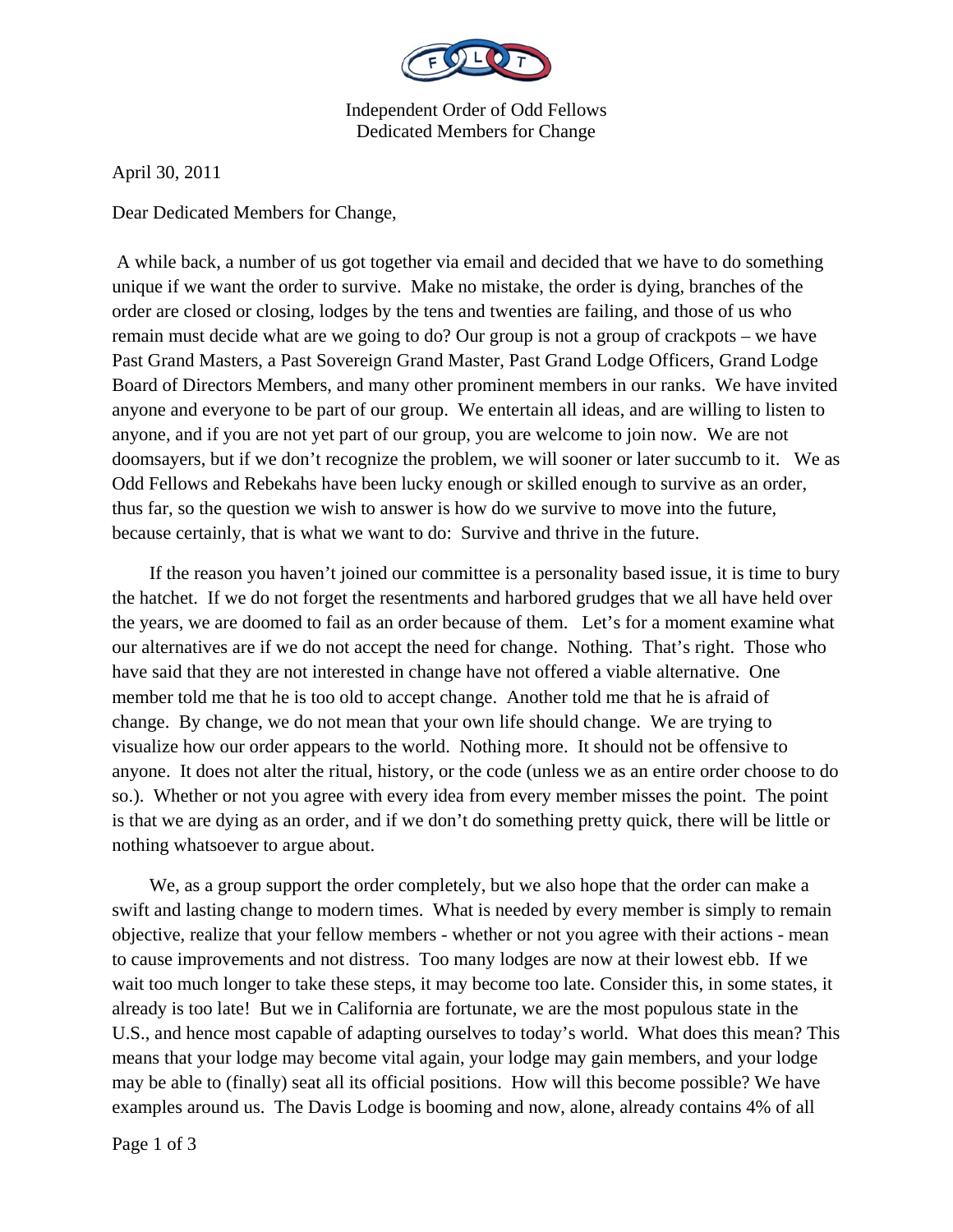

Independent Order of Odd Fellows Dedicated Members for Change

members statewide. The Hayward Lodge, just reopened this past year, has gotten 70 members in one year's time. The San Francisco Lodges are growing by leaps and bounds. And yet, the smaller lodges throughout the state are shrinking. What is happening? Simple. Those lodges that have a clear view of who their members are stand a chance of growth. Those lodges that have forgotten the likes and dislikes of their members are dying on the vine. No lodge can sustain growth and attract new blood simply by promising dinner once a month to their members. Members do not join in droves just to sit in meetings where they do not feel involved. This is the crux of the issue. We have to give our members, both new and old, something of interest. This should be a no-brainer, but many of us have forgotten this simple concept. How many of us have seen our members sitting quietly in a mostly empty room waiting for a meeting to begin? Don't we begin to wonder why are they, and in turn ourselves, still members? Conversely what has revitalized certain lodges are not their member's personalities, but the personalities of the committees and discussion groups they have formed within their lodges. Davis, Hayward, San Francisco, all form committees where individual members can follow their own interests. Some of the committees border on the bizarre but that is what drives them – Davis has the Zymurgy committee (a group of members who brew beer), Hayward has a chamber music committee. Do you see the connection? The connection is that they create committees which draw the member's interests. Is this really that offensive? Who in their right mind would be offended? Can we do it in other lodges? Of course, the only lodges where personal interests can't be cultivated are the ones that are dead in the water already. Are these new and vital lodges "real Odd Fellows"? You bet, in fact, they perform the ritual, often memorize their charges, and perform degree work in full regalia. Which is the real Odd Fellow lodge, the one with 4 remaining members looking hopefully towards the door for the fifth and final member to complete a bare quorum, or the one doing degree work in full regalia?

 So, what is the obstacle to universal change, at least in our own state? The only obstacle is inertia - the inability to do something. But, the status quo is not an alternative. We can see by the example of the failure of states all around us that maintaining the status quo is suicide.

 Please join us at Grand Lodge, on May 19, at 6pm for a dinner/meeting where we will have a fine Doubletree Hotel hosted dinner, and listen to short presentations from some of our committee members. Originally, we set our sights on obtaining 50 members, but we are likely to end up nearer 100! If you sign up soon, we can offer you a deal of \$19 per dinner, which our committee has worked hard to obtain. Once we reach the magic 80 member mark, we will have to revert to the Doubletree charge of \$39 per person.

We offer the following endorsements for these members seeking office –

Paul Pike for Grand Master Rod Metoyer for Deputy Grand Master

Page 2 of 3